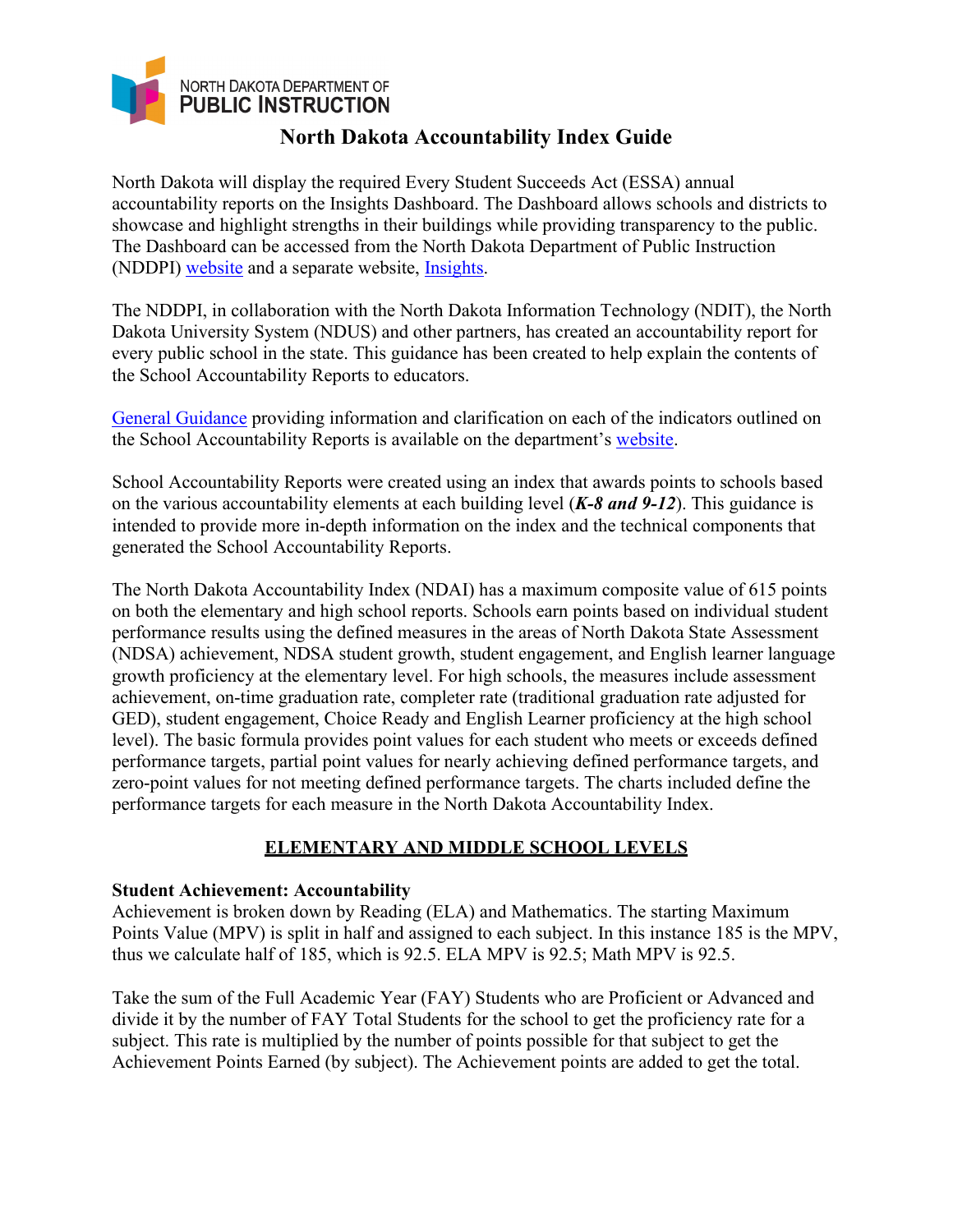| Value (MPV)) | Chart A – Achievement: Accountability (30% or 185 Maximum Point |                                                                      |                                     |                                                                                                  |                                        |        |
|--------------|-----------------------------------------------------------------|----------------------------------------------------------------------|-------------------------------------|--------------------------------------------------------------------------------------------------|----------------------------------------|--------|
| Level        | Content<br>Area                                                 | Number of<br><b>FAY Students</b><br><b>Proficient or</b><br>Advanced | Number of<br>FAY<br><b>Students</b> | Number of FAY<br><b>Students P and A</b><br>divided by total<br>number of FAY<br><b>Students</b> | Maximum<br><b>Point Value</b><br>(MPV) | Totals |
| Elem         | ELA                                                             | 109                                                                  | 275                                 | 39.64%                                                                                           | 92.5                                   | 36.66  |
| Elem         | Math                                                            | 50                                                                   | 275                                 | 18.18%                                                                                           | 92.5                                   | 16.82  |
|              |                                                                 |                                                                      |                                     |                                                                                                  | 185                                    | 53.48  |

Formula:

Number of FAY P and A in ELA/Number of FAY Students =  $\%$  X (MPV/2) = Achievement Points

Number of FAY P and A in Math/Number of FAY Students =  $\%$  X (MPV/2) = Achievement Points

Add Achievement points in ELA and Math to get final number (53.48 in this example)

# **Student Achievement Levels: Used in Growth Accountability Calculations**

Point values for each student are assigned based on the student's achievement level on the NDSA. The levels and correlating point values are:

- 1. Novice  $= 0$  points
- 2. Partially Proficient = .35 points
- 3. Proficient  $= .70$  points
- 4. Advanced  $= 1.0$  point

Two years of NDSA performance data are used to calculate Growth. *Achievement Points Earned* (APE) data are collected and used in conjunction with *Growth Points Earned* (GPE) to arrive at the *Student Learning Index* (SLI) for the growth accountability formula.

| Level | Content<br>Area | Achievement<br>Achievement  <br><b>Level 1</b><br>Level 2 |                         | Achievement  <br>Level 3 | Achievement<br>Level 4 |
|-------|-----------------|-----------------------------------------------------------|-------------------------|--------------------------|------------------------|
|       |                 | Novice                                                    | Partially<br>Proficient | Proficient               | Advanced               |
|       |                 | $Points = 0$                                              | Points = $0.35$         | Points = $0.7$           | $Points = 1.0$         |
| Elem  | ELA/Literacy    | 95                                                        |                         | 82                       | 27                     |
|       | Math            | 114                                                       | 111                     | 32                       | 18                     |

CHART A1 - Achievement Results (Sample for school in 3rd Quartile) Used for Growth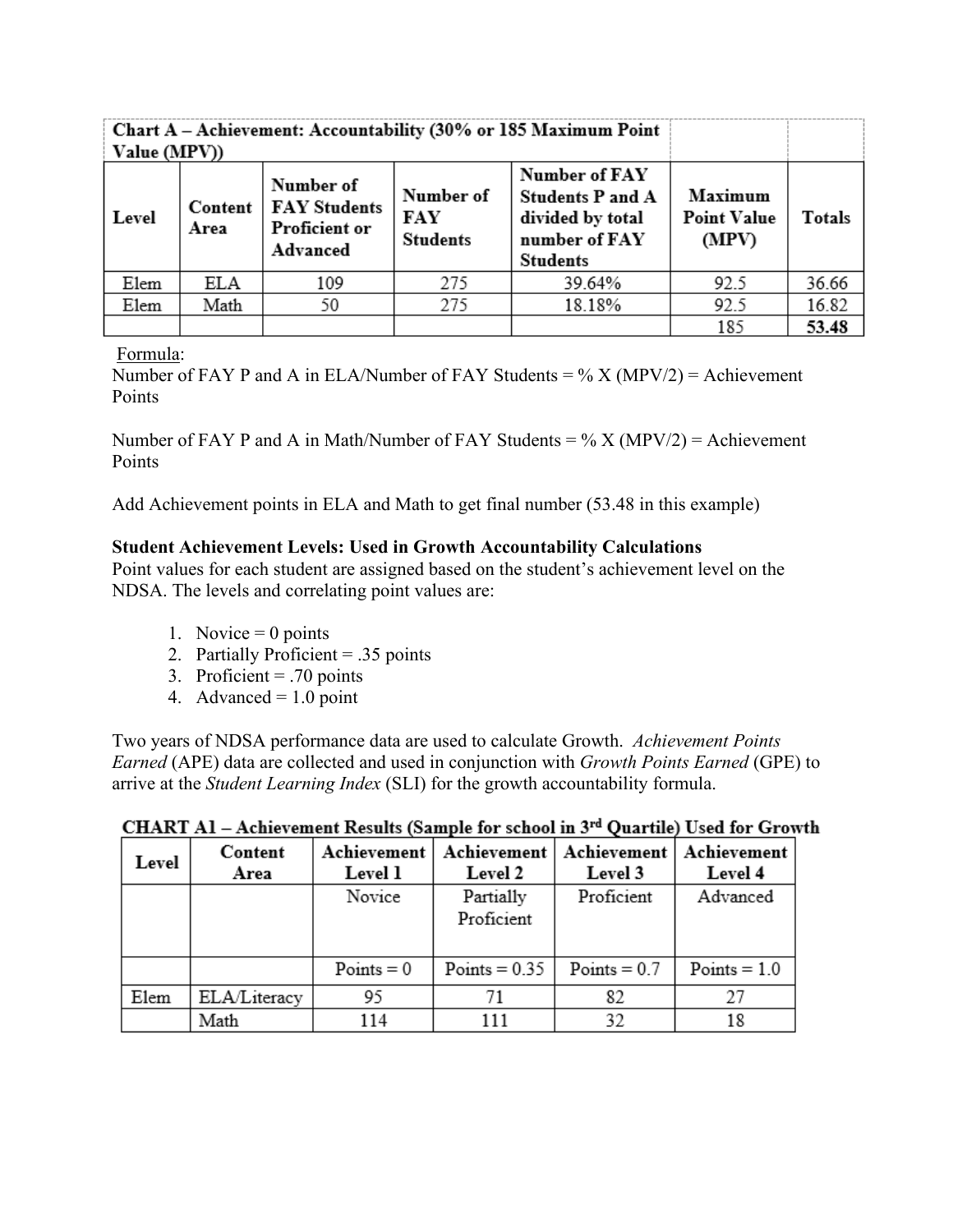| Level        | <b>Content Area</b> | Achievement<br><b>Points Earned</b><br>(A.P.E.) | <b>Proficient Points</b><br>Possible (=total<br>number of<br>students) | <b>Achievement Impact</b><br>Quotient<br>A.P.E./ # Students |  |
|--------------|---------------------|-------------------------------------------------|------------------------------------------------------------------------|-------------------------------------------------------------|--|
| Elem         | ELA/Literacy        | 109.25                                          | 275                                                                    | 39.73%                                                      |  |
|              | Math                | 79.25                                           | 275                                                                    | 28.82%                                                      |  |
| <b>TOTAL</b> |                     | 188.50                                          | 550                                                                    |                                                             |  |

**CHART A2 – Achievement Index (30% or 185 maximum point value (MPV)) Used for Growth**

\*35% or 215 maximum point value if no ELP

### Formula:

A.P.E. = #Novice(0) + #Partially Proficient(0.35) + #Proficient(.7) + #Advanced (1) for both ELA and Math

### **Student Growth Levels Used in Growth Accountability Calculations**

The basic formula provides point values for each student's level of growth. The levels and correlating point values are:

- 1. does not meet growth expectations  $= 0$  points
- 2. approaching growth expectations = .35 points
- 3. meets growth expectations = .70 points
- 4. exceeds growth expectations  $= 1.0$  points

Point values assigned each student at each level are shown in Chart B1. The state assessment data provide growth achieved by each student based on prior year results.

Student Growth Value (SGV) compares performance of students over time. Percentile groupings are made based on prior year's student performance. To calculate a student's growth value, all students are assigned to a peer set based on their grade and achievement level. The changes in scores are based on the most current year's scale score relative to the prior year's scale score to create a difference. These differences are ordered from least to greatest within their appropriate peer group to calculate the percentile of growth experienced by a student. For example, a student within the 40th percentile performed at a level above 40% of the other grouped students and below 60% of students within the same grade level.

| Level | Content      | <b>Growth Level 1</b> | Growth         | Growth         | Growth       |
|-------|--------------|-----------------------|----------------|----------------|--------------|
|       | Area         |                       | Level 2        | Level 3        | Level 4      |
|       |              | Does Not Meet         | Approaching    | Meets          | Exceeds      |
|       |              | Expectations          | Expectations   | Expectations   | Expectations |
|       |              | SGV < 7               | SGV 7 to 49    | SGV 50 to 92   | SGV > 92     |
|       |              | $Points = 0$          | Points $= .35$ | $Points = .70$ | $Points = 1$ |
| Elem  | ELA/Literacy | 44                    | 71             | 119            | 41           |
|       | Math         |                       | 95             | 98             | 11           |

**CHART B1 – Academic Progress Results**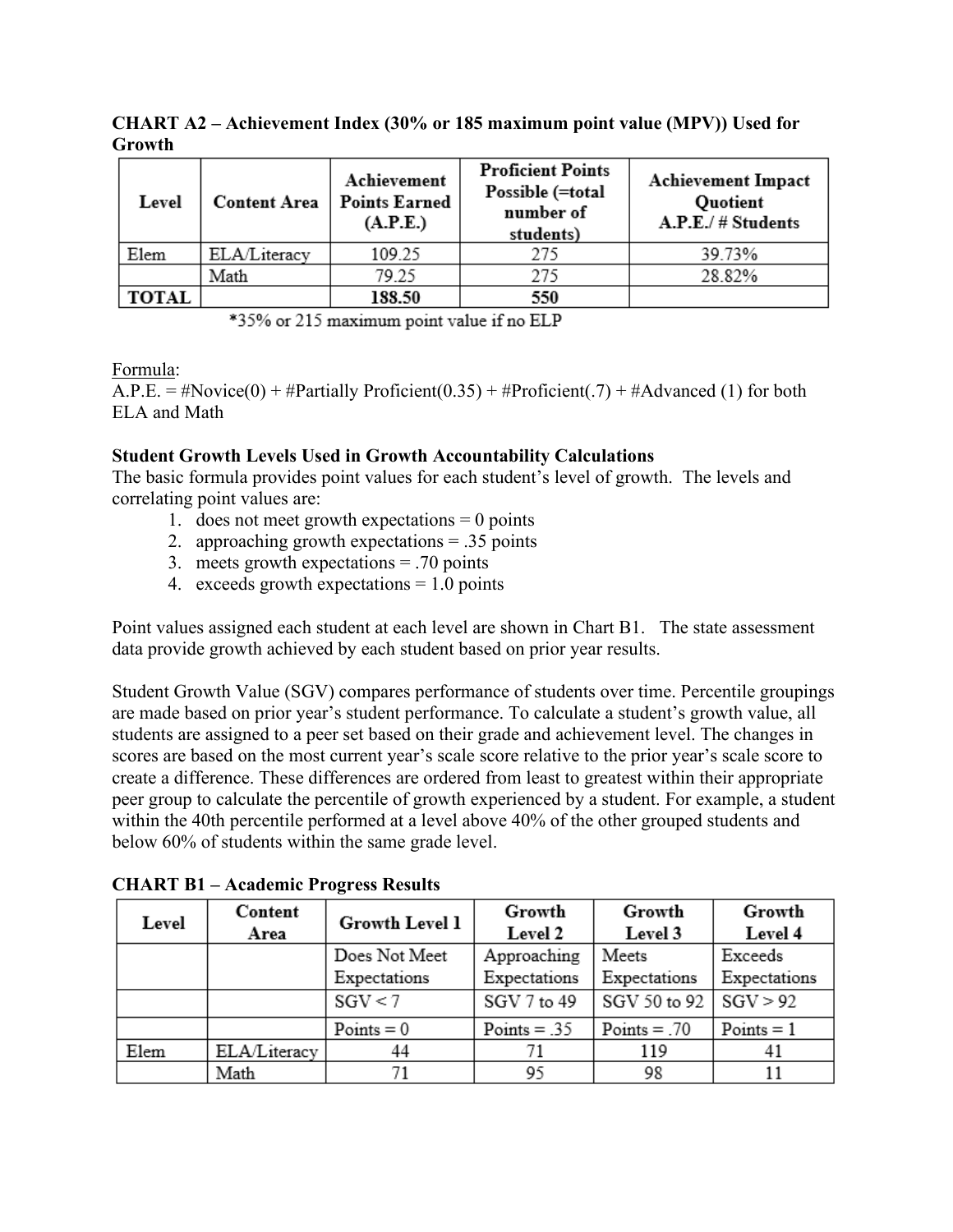Schools are awarded total point values based on a formula that measures progress earned towards expected benchmarks. Growth Points Earned (GPE) data is collected from Chart B2 below.

| Level        | <b>Content Area</b> | <b>Growth Points</b><br><b>Earned</b> | <b>Growth Points</b><br>Possible (=total<br>number of<br>students) | Growth Impact<br>Quotient<br>G.P.E. / Number<br>of Students |
|--------------|---------------------|---------------------------------------|--------------------------------------------------------------------|-------------------------------------------------------------|
| Elem         | ELA/Literacy        | 149.15                                | 275                                                                | 54.24%                                                      |
|              | Math                | 112.85                                | 275                                                                | 41.04%                                                      |
| <b>TOTAL</b> |                     | 262.00                                | 550                                                                |                                                             |

CHART B2 - Academic Progress (30% or 185 maximum point value)

\*35% or 215 maximum point value if no ELP

**Academic Progress Composite** (Elementary/Middle Levels) calculates the relative growth in student performance on statewide assessments in ELA and Math. Each school will earn Student Growth Points as shown below:

| <b>Overall Growth Level Criteria</b>                                                   | ELA    | <b>Math</b> |  |  |  |  |
|----------------------------------------------------------------------------------------|--------|-------------|--|--|--|--|
| Overall Growth Level $1 = 0\%$ of the growth points by subject                         | 0.000  | 0.000       |  |  |  |  |
| Overall Growth Level $2 = 50\%$ of the growth points by subject                        | 46.250 | 46.250      |  |  |  |  |
| Overall Growth Level $3 = 75\%$ of the growth points by subject                        | 69.375 | 69.375      |  |  |  |  |
| Overall Growth Level $4 = 100\%$ of the growth points by subject                       | 92.500 | 92.500      |  |  |  |  |
| Total Student Growth Points Possible = 185 (30% of the Elementary / Middle School NDAI |        |             |  |  |  |  |

**Student Engagement Levels** present in every school are determined by a research-based survey instrument. The instrument has been piloted in three states and tested for reliability and validity. In addition to the survey, every school has access to a research-based student engagement observation tool that provides every school with greater insight as well as strategies to improve student engagement levels in every classroom.

The survey is designed to measure the quality of student engagement in three domains: Cognitive Engagement, Behavioral Engagement, and Emotional (Affective) Engagement. For each school, the survey instrument provides the presence of engagement in each of the domains based on three defined levels of engagement based on research: Committed (Authentic Engagement), Compliant, and Disengaged).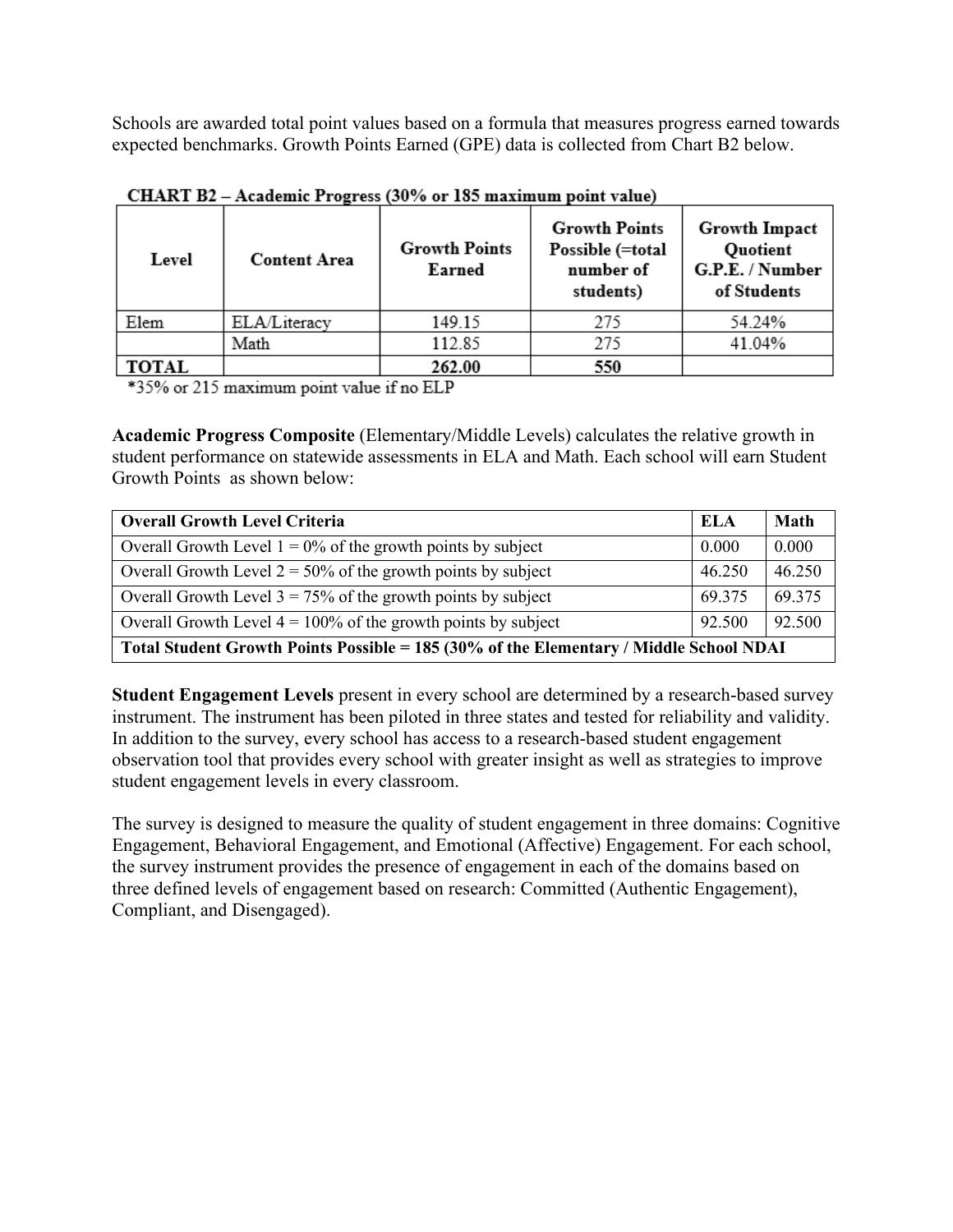| Engagement | <b>Levels of Engagement</b> |                                                          |        |           |        |            |          |         | Student<br>Engagement<br>Level |
|------------|-----------------------------|----------------------------------------------------------|--------|-----------|--------|------------|----------|---------|--------------------------------|
| Domains    |                             | Committed                                                |        | Compliant |        | Disengaged |          | Mixed   |                                |
|            | Number                      | Percent                                                  | Number | Percent   | Number | Percent    | Number   | Percent |                                |
| Behavior   | 168                         | 61%                                                      | 34     | 12%       | 19     | 17%        | 54       | 10%     |                                |
| Cognitive  | 166                         | 60%                                                      | 84     | 31%       | 25     | 9%         | 0        | $0\%$   |                                |
| Emotional  | 147                         | 53%                                                      | 72     | 26%       | 56     | 21%        | $\bf{0}$ | $0\%$   |                                |
| Avg Total  | 160.33                      | 6.55%<br>33.33<br>12.12%<br>58.30%<br>63<br>23.03%<br>18 |        |           |        |            |          |         |                                |
|            | Number of students $= 715$  |                                                          |        |           |        |            |          |         |                                |

**CHART C** – **Student Engagement (30% or 185 maximum point values)**

Formula:

Student Engagement Level = Percent Committed X (MPV for Student Engagement)

**English Learner Proficiency Levels** are measured by using growth as the uniform progress measure of English Language Proficiency (ELP). Growth is measured for all EL students in K-12 by using the growth to target method. Students start on the growth trajectory at the composite proficiency level (PL) of their first annual ELP assessment (ACCESS 2.0) in North Dakota or the 2016-2017 ELP assessment, if the first ELP assessment was prior. The first school year is considered year 0 or the base score. Annual growth is determined after each consecutive year of the assessment administration. The students' trajectories are constructed from their starting point proficiency level to the 5.0 target proficiency level over a period of years according to Table 1.0 below.

| 1 avit 1.0<br>Level | <b>Years to Attain PL (exit)</b> |
|---------------------|----------------------------------|
| $1.0 - 1.9$         | 6 years                          |
| $2.0 - 2.9$         | 5 years                          |
| $3.0 - 3.9$         | 4 years                          |
| $4.0 - 4.9$         | years                            |
| $5.0 - 5.9$         | years                            |

Table 1.0

The interim progress goal of EL students in North Dakota is to annually increase their composite language proficiency level of the annual ELP assessment and remain at or above their established trajectory line.

The percentage of students meeting the growth target for the school is converted based on the maximum 60-point value (or 10% NDAI).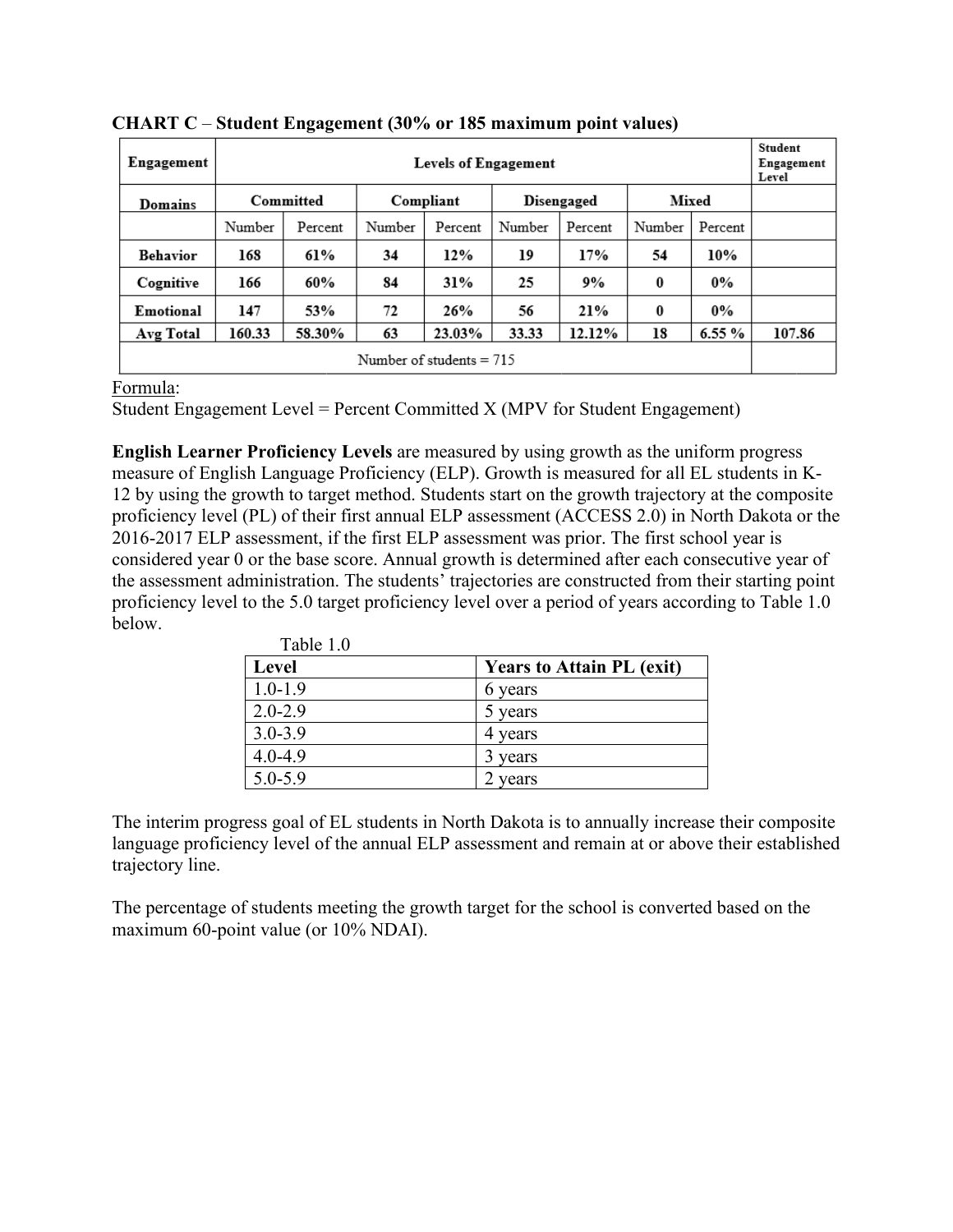### **CHART D – English Language Proficiency Levels (10% or 60 maximum point values)**

| Grade               | Number of          | <b>Number of EL Students</b> | Percent    | <b>School Index</b> |
|---------------------|--------------------|------------------------------|------------|---------------------|
|                     | <b>EL Students</b> | <b>Meeting Expectations</b>  | Proficient | Value               |
|                     |                    |                              | 59.4       | 35.63               |
|                     |                    | 26                           | 63.4       | 38.05               |
|                     |                    |                              | 73.3       | 44.00               |
| <b>School Total</b> | 88                 | 56                           | 63.64      | 38.18               |

#### Sample Calculation

### Formula:

ELP School Index Value = (%Proficient) (ELP Maximum Point Value)

The long-term goal for EL students is to attain English language proficiency and qualify for reclassification (exit) within the timeframes in Table 1.0 above. Reclassification may be determined by one of the following options:

- 1. Composite ELP 5.0 **and** ELP 3.5 in each domain
- 2. Proficient or Advanced level on NDSA in ELA **and** 4.0-5.0 composite ELP **and** 3.5 in each domain
- 3. P2 composite on ALT ACCESS **and** documented approval of the ILP/IEP teams
- 4. Documented high-quality ELD with no ELP growth for three consecutive years, minimum composite ELP of 4.0 **and** ILP/IEP teams agree to reclassify.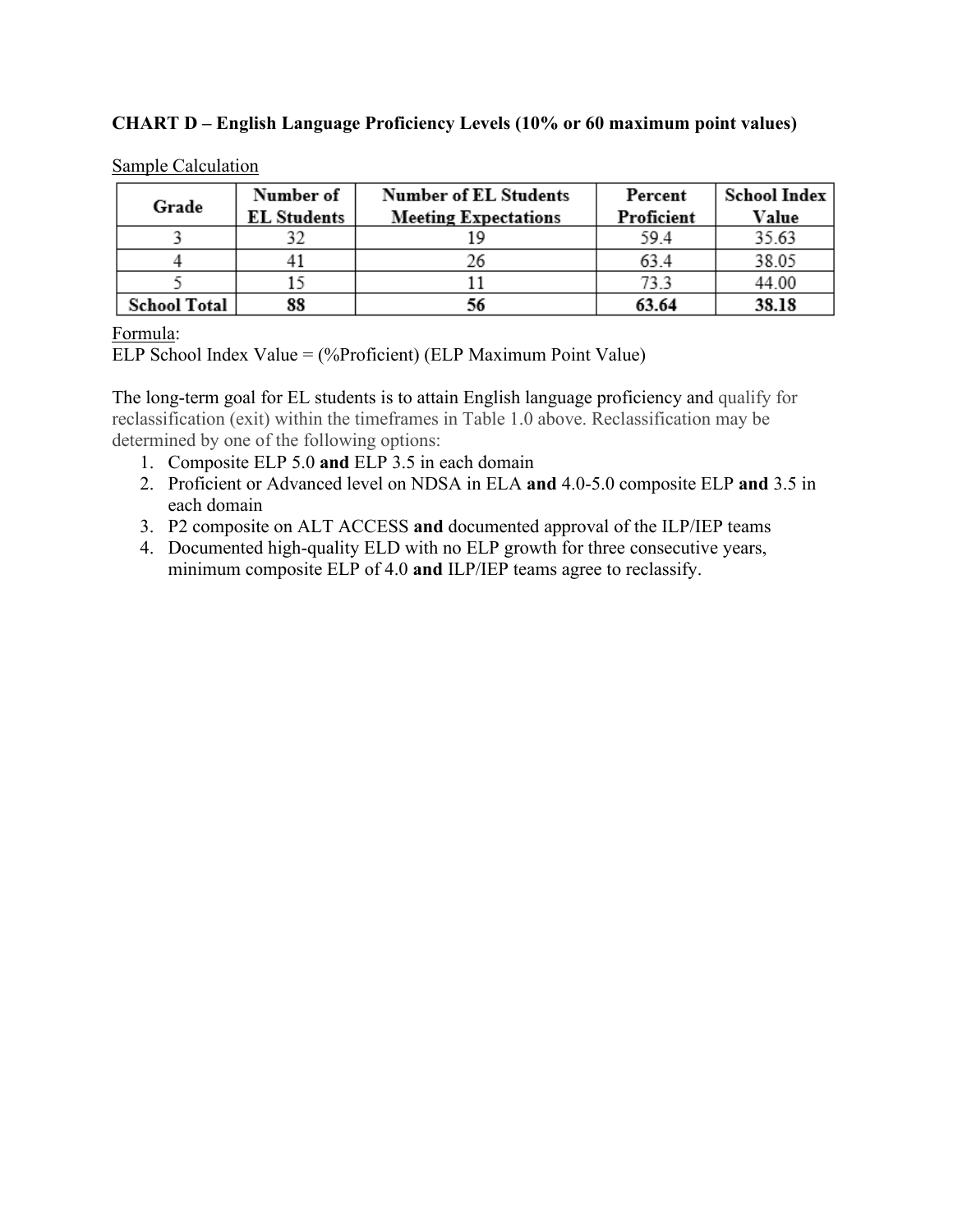# **ELEMENTARY AND MIDDLE SCHOOL LEVELS SAMPLE NORTH DAKOTA ACCOUNTABILITY INDEX SYSTEM**

| Indicator           | Measure        | Description     | Maximum<br>Composite<br>Value | Sample School<br><b>Results</b> |
|---------------------|----------------|-----------------|-------------------------------|---------------------------------|
| Academic            | Proficiency in | Statewide       | 185 points                    | 53.48                           |
| Achievement         | ELA            | Assessment      | (30%)                         |                                 |
|                     | Proficiency in |                 |                               |                                 |
|                     | Math           |                 |                               |                                 |
| Academic            | Student        | Academic        | 185 points                    | 82.13                           |
| Progress            | Learning Index | Progress        | (30%)                         |                                 |
|                     |                | measure using   |                               |                                 |
|                     |                | achievement and |                               |                                 |
|                     |                | growth results  |                               |                                 |
| <b>ELP</b> Progress | ACCESS 2.0     | Growth model    | 60 points                     | 38.18                           |
|                     |                |                 | $(10\%)$                      |                                 |
| School Quality      | Student        | Individual      | 185 points                    | 107.86                          |
|                     | Engagement     | student surveys | (30%)                         |                                 |
|                     |                | on engagement   |                               |                                 |
|                     |                |                 |                               |                                 |
| NDAI                | Composite      |                 | 615 points                    | 281.66                          |
|                     | Value          |                 |                               |                                 |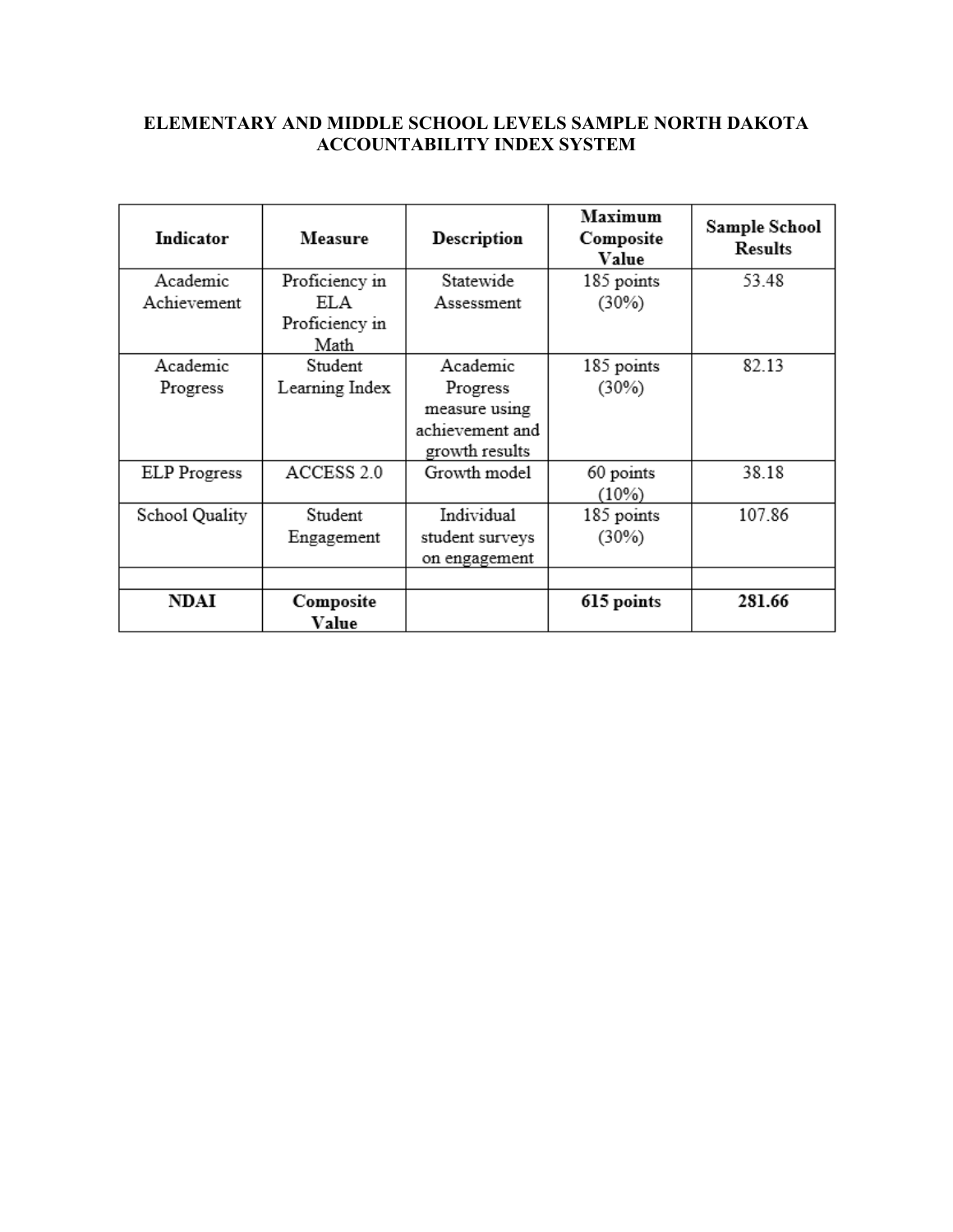# **HIGH SCHOOL LEVEL**

### **Student Achievement Levels**

**Achievement Results** are broken down by English Language Arts (ELA) and Mathematics. To measure student achievement at the high school level North Dakota uses the NDSA for 10<sup>th</sup> graders or that ACT at the  $11<sup>th</sup>$  grade. The ACT has been as a locally selected nationally recognized assessment under ESSA. School districts have the option to use the ACT (grade 11) for accountability in lieu of the grade 10 NDSA for ELA and Mathematics. The starting Maximum Points Value (MPV) is split in half and assigned to each subject. In this instance 154 is the MPV, we calculate half of 154, which is 77. ELA MPV is 77; Mathematics MPV is 77.

Take the sum of the FAY Students who are Proficient or Advanced and divide it by the number of FAY Total Students for the school to get the proficiency rate for a subject. That rate is multiplied by the number of points possible for that subject to get the Achievement Points Earned (by subject). The Achievement points are added to get a total.

| Chart El - Achievement for Accountability (25% or 154 MVP) |                     |                                                                      |                                     |                                                                                     |                           |        |
|------------------------------------------------------------|---------------------|----------------------------------------------------------------------|-------------------------------------|-------------------------------------------------------------------------------------|---------------------------|--------|
| Level                                                      | <b>Content Area</b> | Number of FAY<br><b>Students</b><br><b>Proficient or</b><br>Advanced | Number<br>of FAY<br><b>Students</b> | <b>Number of FAY Students</b><br>P and A divided by total<br>number of FAY Students | Maximum<br>Point<br>Value | Totals |
|                                                            |                     |                                                                      |                                     |                                                                                     |                           |        |
| Elem                                                       | ELA                 | 352                                                                  | 715                                 | 49.23%                                                                              | 77                        | 37.91  |
| Elem                                                       | Math                | 301                                                                  | 715                                 | 42.10%                                                                              | 77                        | 32.42  |
| Total                                                      |                     |                                                                      |                                     |                                                                                     | 154                       | 70.32  |

Formula:

Number of FAY P and A in ELA/Number of FAY Students =  $\%$  X (MPV/2) = Achievement Points

Number of FAY P and A in Math/Number of FAY Students =  $\%$  X (MPV/2) = Achievement Points

Add Achievement points in ELA and Math to get final number (84.48 in this example)

**Student Engagement Levels** present in every school are determined by a research-based survey instrument. The instrument has been piloted in three states and tested for reliability and validity. In addition to the survey, every school has access to a research-based student engagement observation tool that provides every school with greater insight as well as strategies to improve student engagement levels in every classroom.

The survey is designed to measure the quality of student engagement in three domains: Cognitive Engagement, Behavioral Engagement, and Emotional (Affective) Engagement. For each school, the survey instrument provides the presence of engagement in each of the domains based on three defined levels of engagement based on research: Committed (Authentic Engagement), Compliant, and Disengaged.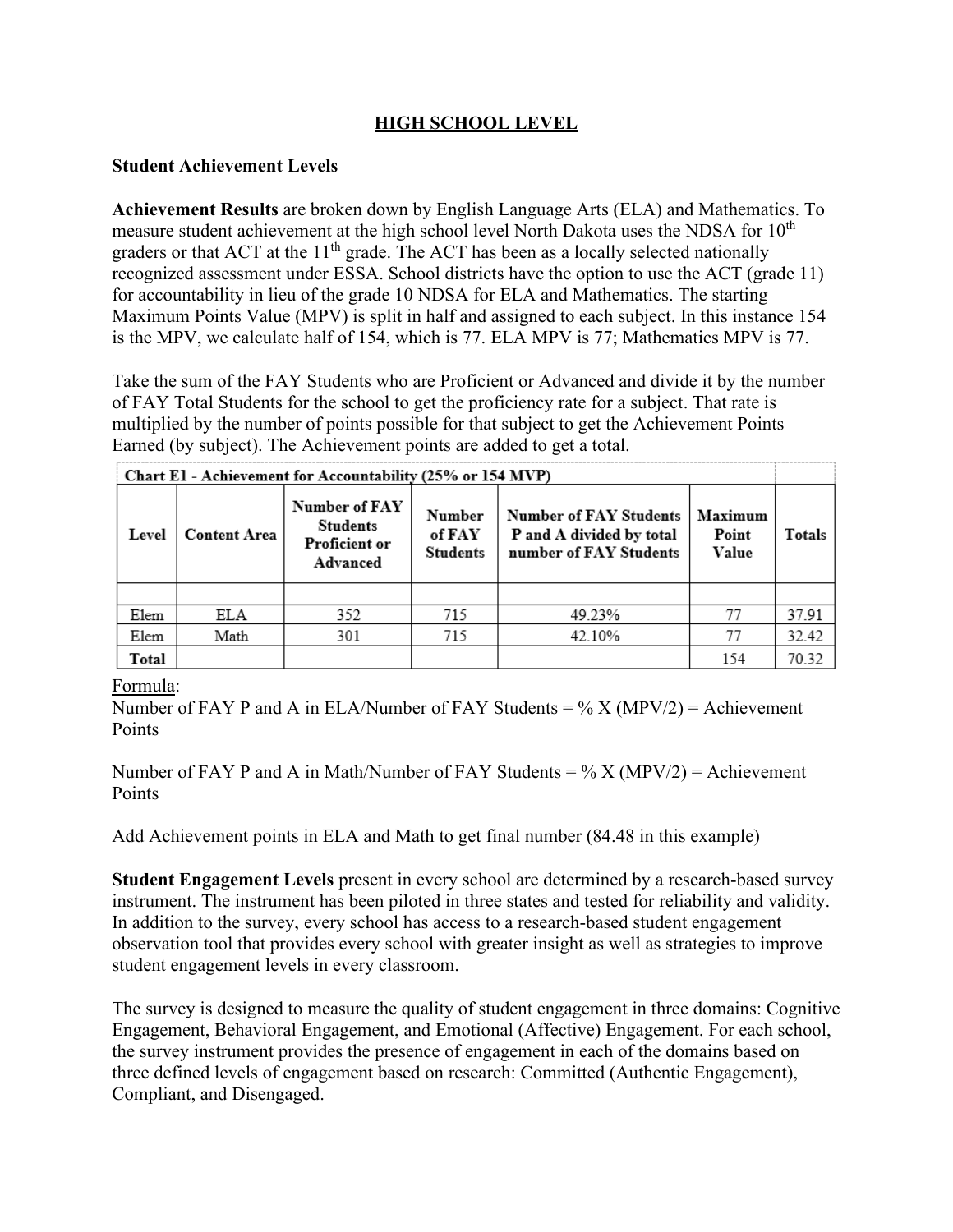The Student Engagement Survey was specifically designed to provide a useful summary of the detailed information represented in student responses and to provide information relative to a benchmark. There are 20 questions categorized under three domains of engagement (behavior, cognitive and emotional). These domains are broken down further by three components of engagement – committed, compliant and disengaged. Finally, each component is aligned to two levels. Thus, the committed component has an "invested" or "immersed" level; the compliant component has a "strategic" or "ritual" level; and the disengaged component has a "retreatism" or "rebellion" level.

A student who finishes the survey will be labeled as Committed, Compliant, or Disengaged for each of the three domains. This label is based on which component of engagement the student answers the majority of the time within each factor. It should be noted that the Behavioral domain has six items, which means it is possible that a respondent has an even number of responses across two or more components. In these cases, the student would be labeled as having a "mixed" engagement type. The percentage reported for each domain is calculated by counting the number of students in each domain out of the total number of students taking part in the survey. The percentage reported for each component of engagement is calculated in the same way.

| Engagement      | <b>Levels of Engagement</b> |                                               |        |         |        |         |        |         | Student<br>Engagement<br>Level |
|-----------------|-----------------------------|-----------------------------------------------|--------|---------|--------|---------|--------|---------|--------------------------------|
| Domains         |                             | Mixed<br>Committed<br>Compliant<br>Disengaged |        |         |        |         |        |         |                                |
|                 | Number                      | Percent                                       | Number | Percent | Number | Percent | Number | Percent |                                |
| <b>Behavior</b> | 438                         | 61%                                           | 85     | 12%     | 122    | 17%     | 70     | 10%     |                                |
| Cognitive       | 429                         | 60%                                           | 219    | 31%     | 67     | 9%      | 0      | $0\%$   |                                |
| Emotional       | 379                         | 53%                                           | 185    | 26%     | 151    | 21%     | 0      | $0\%$   |                                |
| Avg Total       | 415.33                      | 58.09%                                        | 163    | 22.80%  | 113.33 | 15.85%  | 23.33  | 3.26%   | 71.45                          |
|                 | Number of students $= 715$  |                                               |        |         |        |         |        |         |                                |

**CHART F** – **Student Engagement (20% or 123 maximum point values)**

# Formula

Student Engagement Level = Percent Committed  $X$  (MPV for Student Engagement)

**English Learner Proficiency Levels** are measured using growth as the uniform progress measure of English Language Proficiency (ELP). Growth is measured for all EL students in K-12 by using the growth to target method. Students start on the growth trajectory at the composite proficiency level (PL) of their first annual ELP assessment in North Dakota (currently ACCESS 2.0). This is considered year 0 or base score. Year one growth is determined after the second annual ELP assessment. The students' trajectories are constructed from their starting point proficiency level to the 5.0 target proficiency level over a period of years according to Table 1.1 below.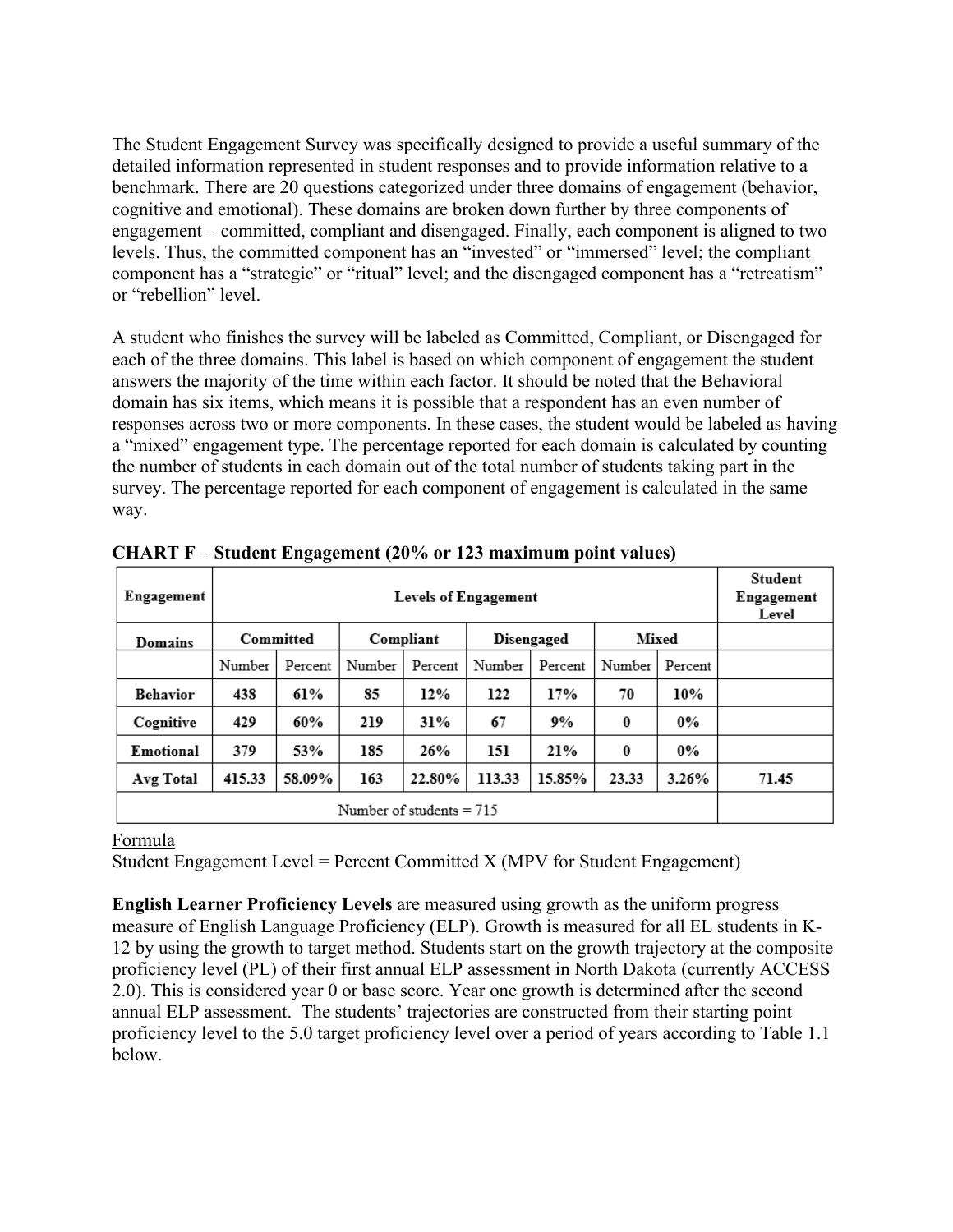| Table 1.1   |                           |
|-------------|---------------------------|
| Level       | Years to Attain PL (exit) |
| $1.0 - 1.9$ | 6 years                   |
| $2.0 - 2.9$ | years                     |
| $3.0 - 3.9$ | 4 years                   |
| $4.0 - 4.9$ | 3 years                   |
| $5.0 - 5.9$ | vears                     |

EL students in North Dakota will annually increase their composite language proficiency level of the annual ELP assessment and remain at or above their established trajectory line. The annual percentages expected are determined by the ELPAC. EL students in North Dakota will attain English proficiency (exit the program) by receiving a 3.5 proficiency level in each domain of listening, speaking, reading and writing and a 5.0 composite proficiency level. The percentage of students meeting the growth target for the school are converted based on the maximum 62-point value (or 10% NDAI).

| CHART O – English Language I Fonciency Levels (1070 of 02 maximum point value) |                    |                              |            |              |  |  |
|--------------------------------------------------------------------------------|--------------------|------------------------------|------------|--------------|--|--|
| Grade                                                                          | Number of          | <b>Number of EL Students</b> | Percent    | School Index |  |  |
|                                                                                | <b>EL Students</b> | <b>Meeting Expectations</b>  | Proficient | Value        |  |  |
|                                                                                |                    |                              | 64.71%     | 40.12        |  |  |
|                                                                                |                    |                              | 83.33%     | 51.67        |  |  |
|                                                                                |                    |                              | 90.00%     | 55.80        |  |  |
| <b>School Total</b>                                                            | 39                 | 30                           | 76.29%     | 47.69        |  |  |

 $CHART G =$  English Language Proficiency Levels (10% or 62 maximum point value)

# Formula

ELP School Index Value = (%Proficient) (ELP Maximum Point Value)

To calculate the students Choice Ready data is collected on all the students in a school who meet the essential skills and two of the "Ready" factors outlined above. In the chart below the school had 30% of their students Choice ready and with a seven 7% growth from year one to year two with the correlating points awarded. Chart H1 will explain the awarded points for this school.

| Year                  | Students<br>Total <sup>3</sup> | Essential<br>who<br>$\frac{1}{2}$<br>Percent<br>Met | Postsecondary<br>۰<br>륗<br>Ready<br>Met<br>Percent | Percent Met<br>Workforce<br>Ready | who<br>Militar<br>Ready<br>Percent<br>Met | Choice<br>Ready<br>Percent    | Options<br>Points |                                |
|-----------------------|--------------------------------|-----------------------------------------------------|----------------------------------------------------|-----------------------------------|-------------------------------------------|-------------------------------|-------------------|--------------------------------|
| Year 1                | 100                            | 60%                                                 | 25%                                                | 30%                               | 10%                                       | 23%                           |                   |                                |
| Year 2                | 100                            | 75%                                                 | 30%                                                | 40%                               | 60%                                       | 30%                           | 32.25             | Points based total students CR |
| Growth percent points |                                |                                                     |                                                    | 7%                                | $64.5*$                                   | Points based on growth points |                   |                                |

**CHART H – Percent of Students Choice Ready** 

**Choice Ready Point Descriptors –** The points for Choice Ready Growth are awarded in a "Hold Harmless" fashion as some schools may have tremendous growth and low overall Choice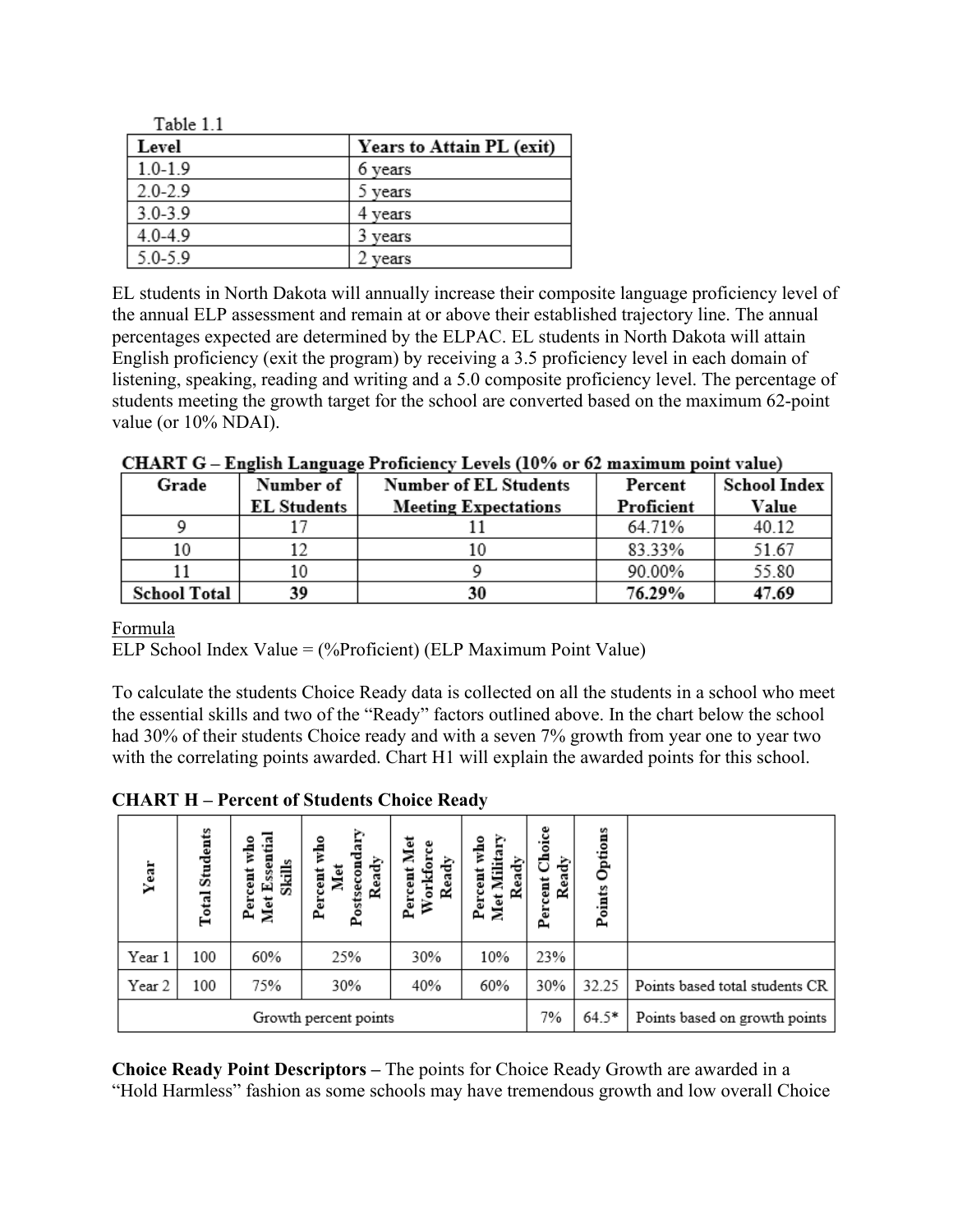Readiness, and vice versa, some schools may have a very high Choice Readiness and low growth. For example, in Chart H the school had 30% of their students Choice Ready which would give them 32.25 percent of the total points of 129; however, the growth in this school is 7% which allot them 64.5\* points. See specific Choice Ready point allotment and explanation in Chart H1.

| <b>School Choice</b><br>Ready Annual<br>Target | Criteria for School Choice Ready Growth                                                                                                | Points |
|------------------------------------------------|----------------------------------------------------------------------------------------------------------------------------------------|--------|
| 100% of points                                 | 10.00% increment above the previous year percentage or 90-100% of students<br>are Choice Ready                                         | 129    |
| 75% of points                                  | 7.50% - 9.99% increment above the previous year percentage or 75% of<br>students are Choice Ready                                      | 96.75  |
| 50% of points                                  | 5.00% - 7.49% increment above than the previous year percentage or 50% of<br>students are Choice Ready                                 | 64.5   |
| 25% of points                                  | 0.01% - 4.99% increment above the previous year percentage or 25% of<br>students are Choice Ready                                      | 32.25  |
| 0 points                                       | 0 % increment above the previous year percentage or less than the previous<br>year percentage or 0-24.99% of students are Choice Ready |        |

**Chart H1 – Choice Ready Point Descriptors and Points Awarded**

**Graduation Rate** – The four-year (on-time) graduation is used for school accountability reports while the six-year graduation rate is used for identification for comprehensive and/or targeted schools. The next paragraph provides information on graduation rate in regards to state goals and Targeted and Comprehensive Support schools.

North Dakota will retain its current growth criteria for determining sufficient graduation rate achievement. The state will establish unique targets each of the respective years: the four-year on-time extended cohort graduation rate will use a 12.5% growth target (a 25% increase in expectation from the four-year target base); and the six-year extended cohort graduation rate will use a 21% growth target (a 50% increase in expectation from the four-year target base). The target measured as the percent reduction of non-graduates from the preceding year against the 90% (10% reduction in non-graduates against the goal (90%) from the previous year's rate) for the four-year graduation rate. If it did not, the state would determine whether the school or district had met the six-year extended year graduation rate target (21% reduction in) or nongraduates against the goal (90%) from the previous year's rate. Meeting the targets for any of the four-year, five-year extended, or six-year extended graduation rates would mean the school or district met its absolute or growth goal.

| Grade               | Number of<br>Eligible Students | <b>Number of Students</b><br>Meeting Expectations   Proficient | Percent | School<br>Index<br>Value |
|---------------------|--------------------------------|----------------------------------------------------------------|---------|--------------------------|
| Graduates           | 219                            | 166                                                            | 75.80%  | 74.28                    |
| <b>School Total</b> | 219                            | 166                                                            | 75.80%  | 74.28                    |

**CHART I-Graduation Rate (16% or 98 maximum point value)** 

\*21% of NDAI or 129 maximum point value if no ELP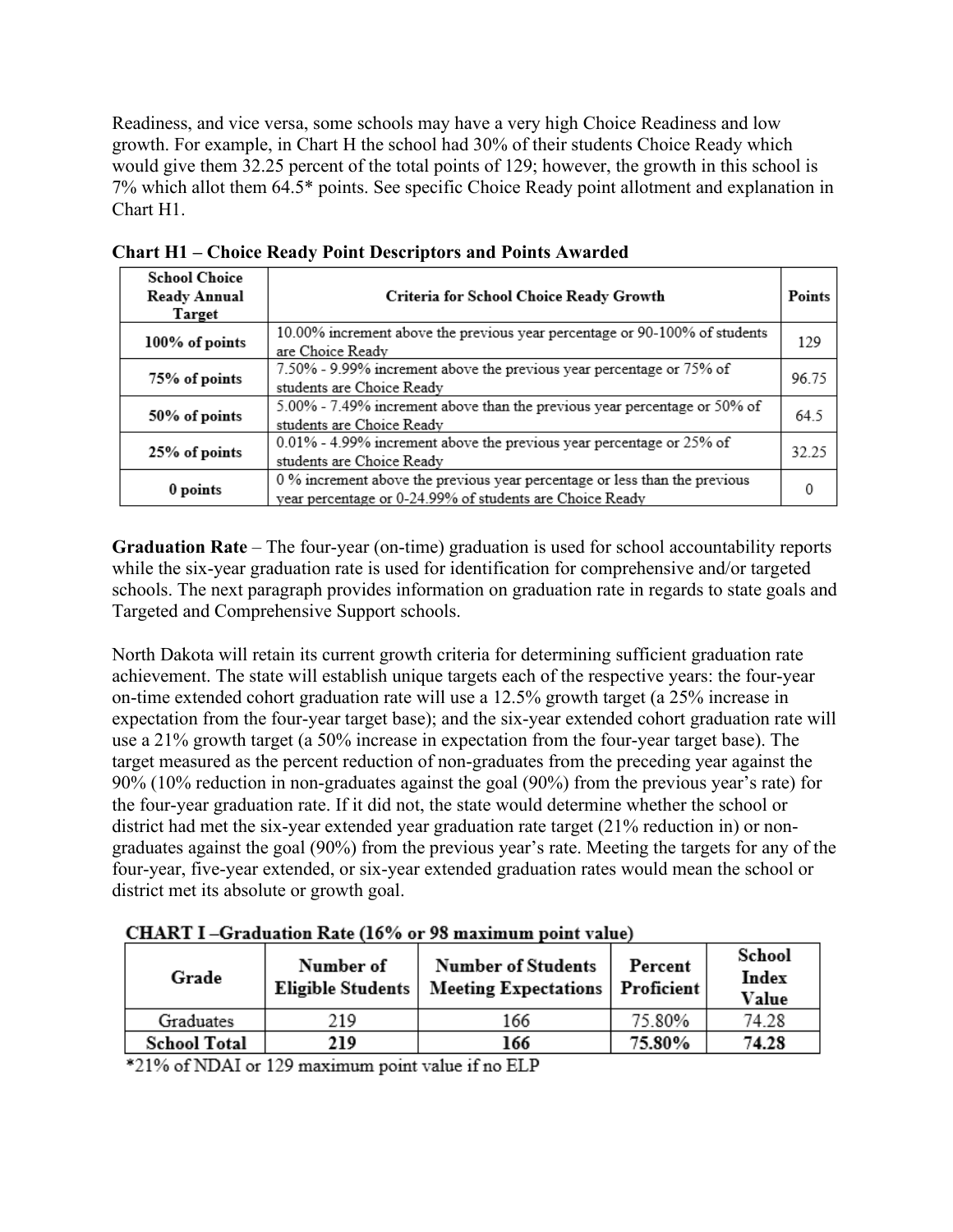Formula: Grad Rate School Index Value = (%Proficient) (Grad Rate Maximum Point Value) **Completer Rate/Traditional Graduation Rate adjusted for GED** – North Dakota's plan also includes the GED as an indicator of graduation for schools that administer a GED program. Specifically, North Dakota's plan includes the incorporation of the General Education Development/Diploma (GED) along with traditional high school diplomas obtained in measuring graduation rates over time. This measure is referred to as the Completer Rate, and it is built upon the Traditional Graduation Rate.

The Traditional Graduation Rate is not cohort-based. Instead, it is uncertain as to when someone started high school and is based upon graduating seniors. Students in their senior year form the denominator of the Traditional Graduation Rate, and those who ultimately graduated within the year form the numerator of the Traditional Graduation Rate. This rate is then used in create the Completer Rate by the addition of GED recipients within the same 12-month period to both the numerator and denominator.

In creating the Completer Rate for GEDs, only dropouts who are awarded a North Dakota GED prior to the 22nd birthday can be credited to the providing school as a completer. All schools and students can access the GED program through the Adult Learning Centers. The GED completer is awarded to the student's last enrolled high school in North Dakota that had an exit code of dropout. If no students are GED graduates, index values are applied equally to other indicators.

|  |  | <b>CHART J – GED Completion (8% or 49 maximum point value)</b> |
|--|--|----------------------------------------------------------------|
|  |  |                                                                |

| Grade               | Number of Eligible<br><b>Students</b> | <b>Number of Students</b><br><b>Meeting Expectations</b> | Percent<br>Proficient | School Index Value |
|---------------------|---------------------------------------|----------------------------------------------------------|-----------------------|--------------------|
| GED Completion      |                                       |                                                          | 71.43%                | 35.00              |
| <b>School Total</b> |                                       | 15                                                       | 71.43%                | 35.00              |

Formula:

School Index Value = (%Proficient) (GED Maximum Point Value)